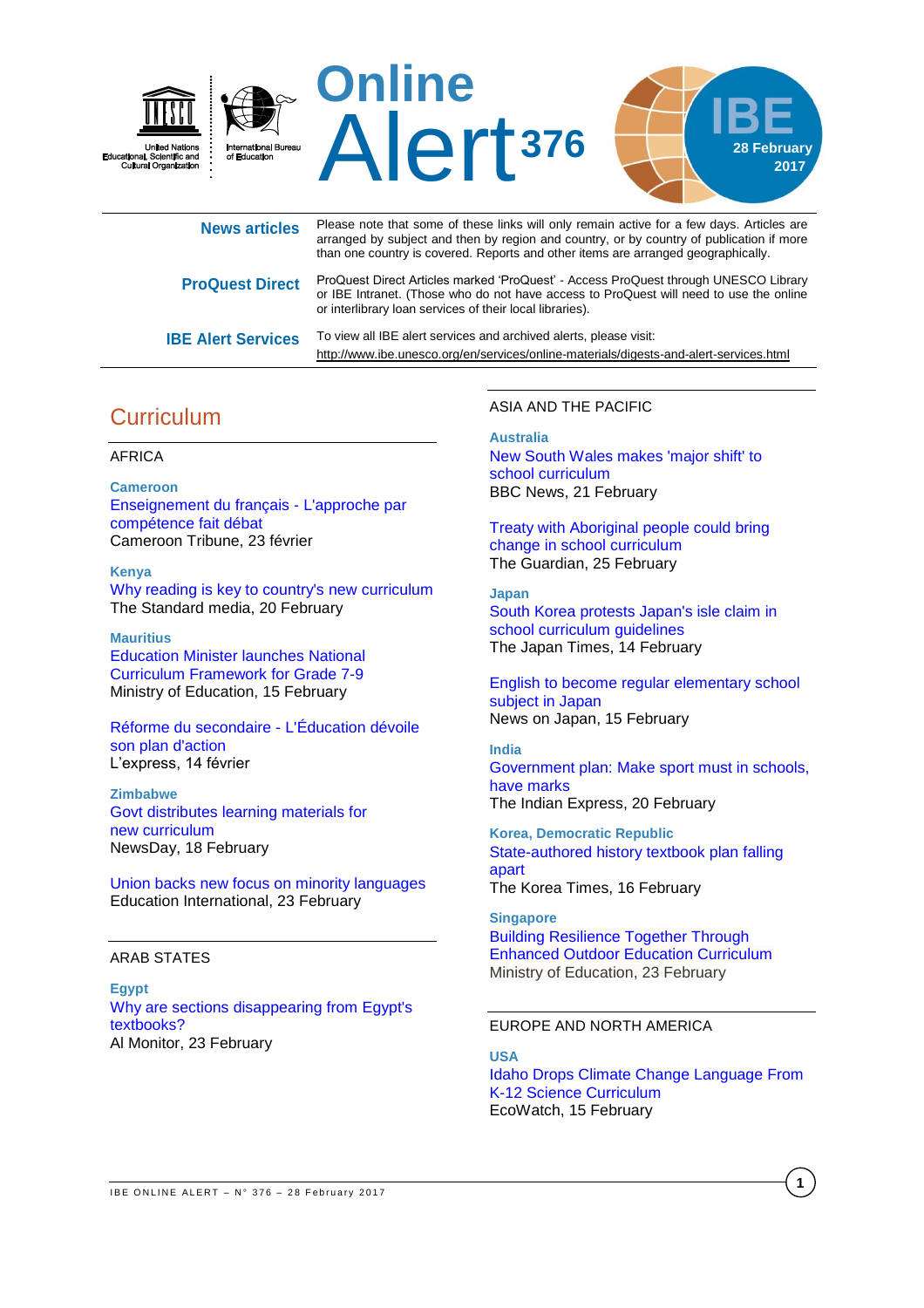#### [14 States Have New\(ish\) Arts Standards](http://blogs.edweek.org/edweek/curriculum/2017/02/arts_standards_report.html) Education Week, 21 February

#### LATIN AMERICA AND THE CARIBBEAN

**Costa Rica**  [Gobierno incentiva](https://www.laprensalibre.cr/Noticias/detalle/103635/gobierno-incentiva-educacion-sobre-impuestos-en-centros-educativos) educación sobre impuestos [en centros educativos](https://www.laprensalibre.cr/Noticias/detalle/103635/gobierno-incentiva-educacion-sobre-impuestos-en-centros-educativos) La Prensa Libre, 21 de febrero

**Jamaica** [Education minister says new](http://www.jamaicaobserver.com/news/Education-minister-says-new-standard-curriculum-better-for-students)  standard curriculum [better for students](http://www.jamaicaobserver.com/news/Education-minister-says-new-standard-curriculum-better-for-students) Jamaica Observer, 17 February

#### **Peru**

[Minedu distribuye cuadernos en 23 lenguas](http://www.minedu.gob.pe/n/noticia.php?id=41836)  [originarias para niños de inicial y primaria](http://www.minedu.gob.pe/n/noticia.php?id=41836) Minesterio de Educacion, 16 de febrero

## Early childhood education

## AFRICA

**Tanzania** [Innovative collaboration targets early childhood](https://www.ei-ie.org/en/news/news_details/4286)  [teachers](https://www.ei-ie.org/en/news/news_details/4286) Education International, 20 February

### EUROPE AND NORTH AMERICA

**Serbia** [Serbia Champions Early Childhood](http://www.worldbank.org/en/news/press-release/2017/02/21/serbia-champions-early-childhood-development-17000-additional-preschool-spaces-with-world-bank-support)  [Development: 17,000 Additional Preschool](http://www.worldbank.org/en/news/press-release/2017/02/21/serbia-champions-early-childhood-development-17000-additional-preschool-spaces-with-world-bank-support)  [Spaces with World Bank Support](http://www.worldbank.org/en/news/press-release/2017/02/21/serbia-champions-early-childhood-development-17000-additional-preschool-spaces-with-world-bank-support) The World Bank, 22 February

**Spain** [Educación: una tarea compartida entre padres](http://www.mujerhoy.com/vivir/madres/201702/15/educacion-tarea-compartida-entre-20170215094411.html)  [y educadores](http://www.mujerhoy.com/vivir/madres/201702/15/educacion-tarea-compartida-entre-20170215094411.html) Mujerhoy.com, 15 de febrero

# Education Reform

#### AFRICA

**Mauritius** [Premiers couacs de la réforme du secondaire](http://fr.allafrica.com/stories/201702230159.html) L'express, 22 février

## ARAB STATES

**Algeria**

[Une consultation sur l'évaluation pédagogique](http://fr.allafrica.com/stories/201702220171.html) Algerie Presse Service, 21 février

**Egypt** [Egypt turns to Japanese model to reform](http://www.al-monitor.com/pulse/originals/2017/02/egypt-japanese-model-education-reform.html)  [education](http://www.al-monitor.com/pulse/originals/2017/02/egypt-japanese-model-education-reform.html) Al Monitor, 19 February

**Jordan** ['Keeping pace with change is imperative' in](http://www.jordantimes.com/news/local/keeping-pace-change-imperative’-education-reform-—-queen)  [education reform —](http://www.jordantimes.com/news/local/keeping-pace-change-imperative’-education-reform-—-queen) Queen The Jordan Times, 21 February

## ASIA AND THE PACIFIC

**India** [Need two years to adjust for compulsory class](http://indianexpress.com/article/education/cbse-nic-in-studnets-need-two-years-to-adjust-for-compulsory-class-10-boards-examinations-delhi-government-to-cbse-4536682/)  [10 boards: Delhi government to](http://indianexpress.com/article/education/cbse-nic-in-studnets-need-two-years-to-adjust-for-compulsory-class-10-boards-examinations-delhi-government-to-cbse-4536682/) CBSE The Indian Express, 21 February

## EUROPE AND NORTH AMERICA

**France** [Education: la société-civile pourrait bientôt](http://www.capital.fr/carriere-management/actualites/education-la-societe-civile-pourrait-bientot-avoir-son-mot-a-dire-pour-les-programmes-scolaires-1209379)  [avoir son mot à dire pour les programmes](http://www.capital.fr/carriere-management/actualites/education-la-societe-civile-pourrait-bientot-avoir-son-mot-a-dire-pour-les-programmes-scolaires-1209379)  [scolaires](http://www.capital.fr/carriere-management/actualites/education-la-societe-civile-pourrait-bientot-avoir-son-mot-a-dire-pour-les-programmes-scolaires-1209379) Capital, 23 février

## Education System

### AFRICA

**Liberia** [On Education in Liberia](http://allafrica.com/stories/201702240662.html) Daily Observer, 24 February

**Zimbabwe** [Zimbabwe: Sweeping changes threaten](https://www.dailymaverick.co.za/article/2017-02-21-zimbabwe-sweeping-changes-threaten-education-system/#.WK8K6VUrJO8)  [education system](https://www.dailymaverick.co.za/article/2017-02-21-zimbabwe-sweeping-changes-threaten-education-system/#.WK8K6VUrJO8) Daily Maverick, 21 February

## ARAB STATES

**Morocco** [Citizenship Education in Morocco: How civil](https://gemreportunesco.wordpress.com/2017/02/15/citizenship-education-in-morocco-how-civil-society-organizations-can-help/)  [society organizations can](https://gemreportunesco.wordpress.com/2017/02/15/citizenship-education-in-morocco-how-civil-society-organizations-can-help/) help GEM Report, 15 February

**2**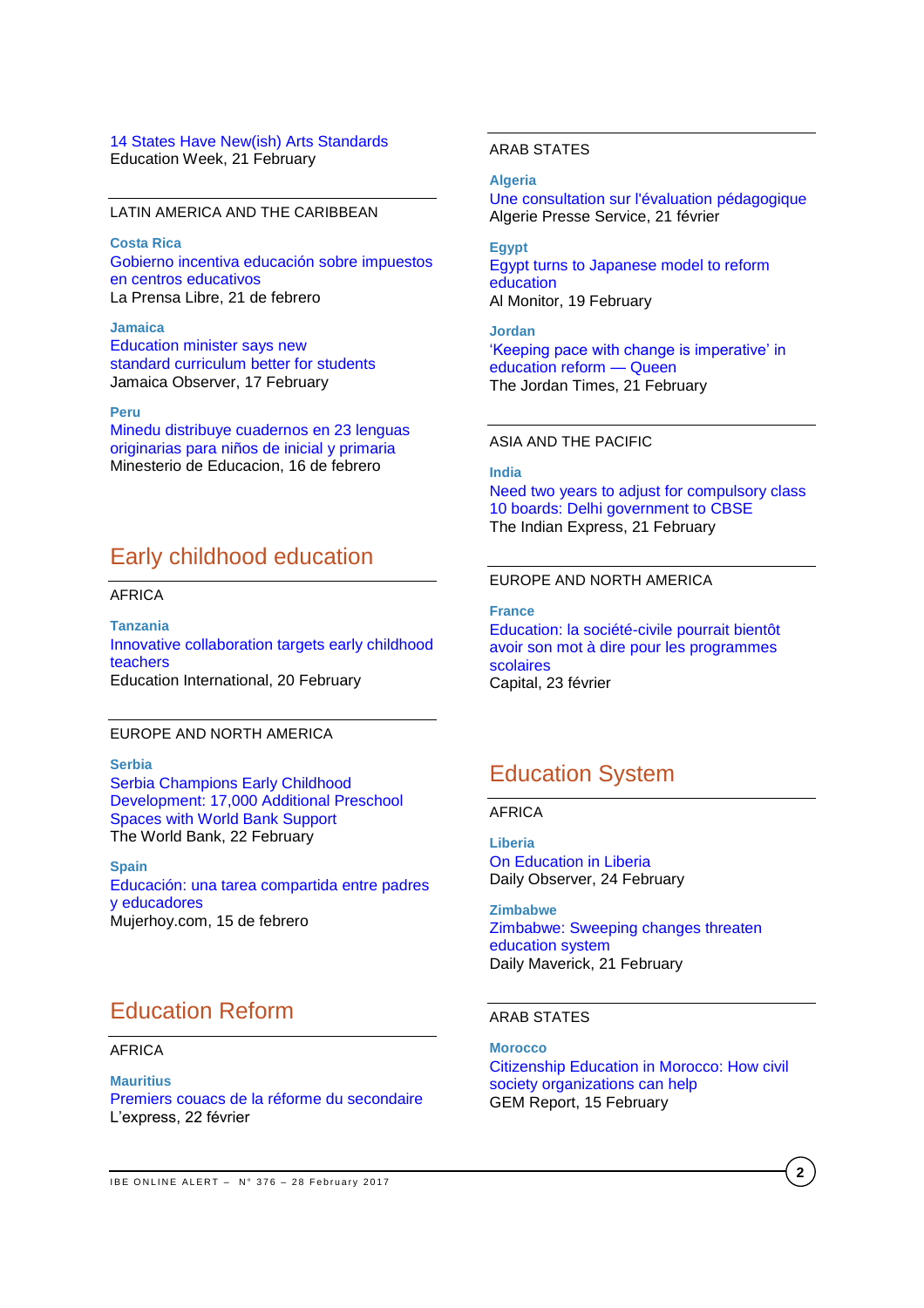## EUROPE AND NORTH AMERICA

**Uruguay** [Diferencias entre el](http://www.elobservador.com.uy/diferencias-el-sistema-educativo-uruguayo-y-el-finlandes-n1031603)  sistema educativo [uruguayo y el finlandés](http://www.elobservador.com.uy/diferencias-el-sistema-educativo-uruguayo-y-el-finlandes-n1031603) El Observador, 14 de febrero

## Gender

## AFRICA

**Burkina Faso** [Une campagne pour promouvoir le genre dans](http://fr.allafrica.com/stories/201702160402.html)  [les écoles franco-arabes](http://fr.allafrica.com/stories/201702160402.html)  Sidwaya Quotidien, 15 février

### EUROPE AND NORTH AMERICA

**Europe** [Gender Equality in the Classroom](http://eige.europa.eu/news-and-events/news/eige-takes-depth-look-gender-equality-classroom) EIGE, 20 January

## Inclusive Education

## EUROPE AND NORTH AMERICA

**Spain**

[Educación anuncia que está trabajando en un](http://www.abc.es/sociedad/abci-educacion-anuncia-esta-trabajando-plan-inclusion-aulas-201702171551_noticia.html)  [plan de inclusión en las aulas](http://www.abc.es/sociedad/abci-educacion-anuncia-esta-trabajando-plan-inclusion-aulas-201702171551_noticia.html) ABC.es, 17 de febrero

#### **UK**

[Parents pushing for special needs diagnosis](https://www.theguardian.com/education/2017/feb/24/parents-pushing-for-special-needs-diagnosis-for-children-survey-says)  [for children, survey says](https://www.theguardian.com/education/2017/feb/24/parents-pushing-for-special-needs-diagnosis-for-children-survey-says) The Guardian, 24 February

## LATIN AMERICA AND THE CARIBBEAN

**Argentina** [América, unida por la](http://www.lanacion.com.ar/1985352-america-unida-por-la-educacion) educación La Nacion (Argentina), 17 de febrero

**Ecuador** [Estudiantes con necesidades educativas](https://educacion.gob.ec/estudiantes-con-necesidades-educativas-especiales-nee-rendiran-examen-ser-bachiller/)  [especiales \(nee\) rendirán examen Ser](https://educacion.gob.ec/estudiantes-con-necesidades-educativas-especiales-nee-rendiran-examen-ser-bachiller/)  **[Bachiller](https://educacion.gob.ec/estudiantes-con-necesidades-educativas-especiales-nee-rendiran-examen-ser-bachiller/)** Ministerio de Education, 22 de febrero

 **2017** [Gov't Committed To Inclusive Education](http://www.moe.gov.jm/gov%E2%80%99t-committed-inclusive-education-system)  **Jamaica [System](http://www.moe.gov.jm/gov%E2%80%99t-committed-inclusive-education-system)** Ministry of Education, February 2017

## Teacher Education

#### LATIN AMERICA AND THE CARIBBEAN

**Cuba** [Llama Ministra de](http://www.granma.cu/cuba/2017-02-18/llama-ministra-de-educacion-a-profundizar-formacion-de-maestros-18-02-2017-12-02-56) Educación a profundizar [formación de maestros](http://www.granma.cu/cuba/2017-02-18/llama-ministra-de-educacion-a-profundizar-formacion-de-maestros-18-02-2017-12-02-56) Granma Internacional, 18 de febrero

**Dominica**  [Comisión avanza acuerdo](http://hoy.com.do/comision-avanza-acuerdo-firmaran-educacion-y-adp/)  firmarán [Educación](http://hoy.com.do/comision-avanza-acuerdo-firmaran-educacion-y-adp/) y ADP Hoy Digital, 20 de febrero

**Peru** [Más de dos mil docentes y directivos de](http://www.minedu.gob.pe/n/noticia.php?id=41844)  [Educación Básica Especial serán capacitados](http://www.minedu.gob.pe/n/noticia.php?id=41844)  [en tecnologías digitales](http://www.minedu.gob.pe/n/noticia.php?id=41844) Minesterio de Educacion, 16 de febrero

# Reports, publications, etc.

## AFRICA

[Does Keeping Adolescent Girls in School](http://www.jahonline.org/article/S1054-139X(16)30354-8/fulltext)  [Protect Against Sexual Violence? Quasi-](http://www.jahonline.org/article/S1054-139X(16)30354-8/fulltext)[Experimental Evidence From East and](http://www.jahonline.org/article/S1054-139X(16)30354-8/fulltext)  [Southern Africa](http://www.jahonline.org/article/S1054-139X(16)30354-8/fulltext)

Julia Andrea Behrman, Journal of Adolescent Health, Volume 60, Issue 2, February 2017

#### **Chad**

[Rapport d'état du système éducatif national du](http://unesdoc.unesco.org/images/0024/002474/247447f.pdf)  [Tchad: éléments d'analyse pour une](http://unesdoc.unesco.org/images/0024/002474/247447f.pdf)  [refondation de l'école](http://unesdoc.unesco.org/images/0024/002474/247447f.pdf) UNESCO, IIPE Pôle de Dakar, 2016

## ASIA AND THE PACIFIC

**India** [Teaching and technology: case studies from](http://www.teachingenglish.org.uk/sites/teacheng/files/Teaching%20and%20technology%20case%20studies%20from%20India_FINAL_low_res_NEW.pdf)  [India](http://www.teachingenglish.org.uk/sites/teacheng/files/Teaching%20and%20technology%20case%20studies%20from%20India_FINAL_low_res_NEW.pdf) British Council, January 2017

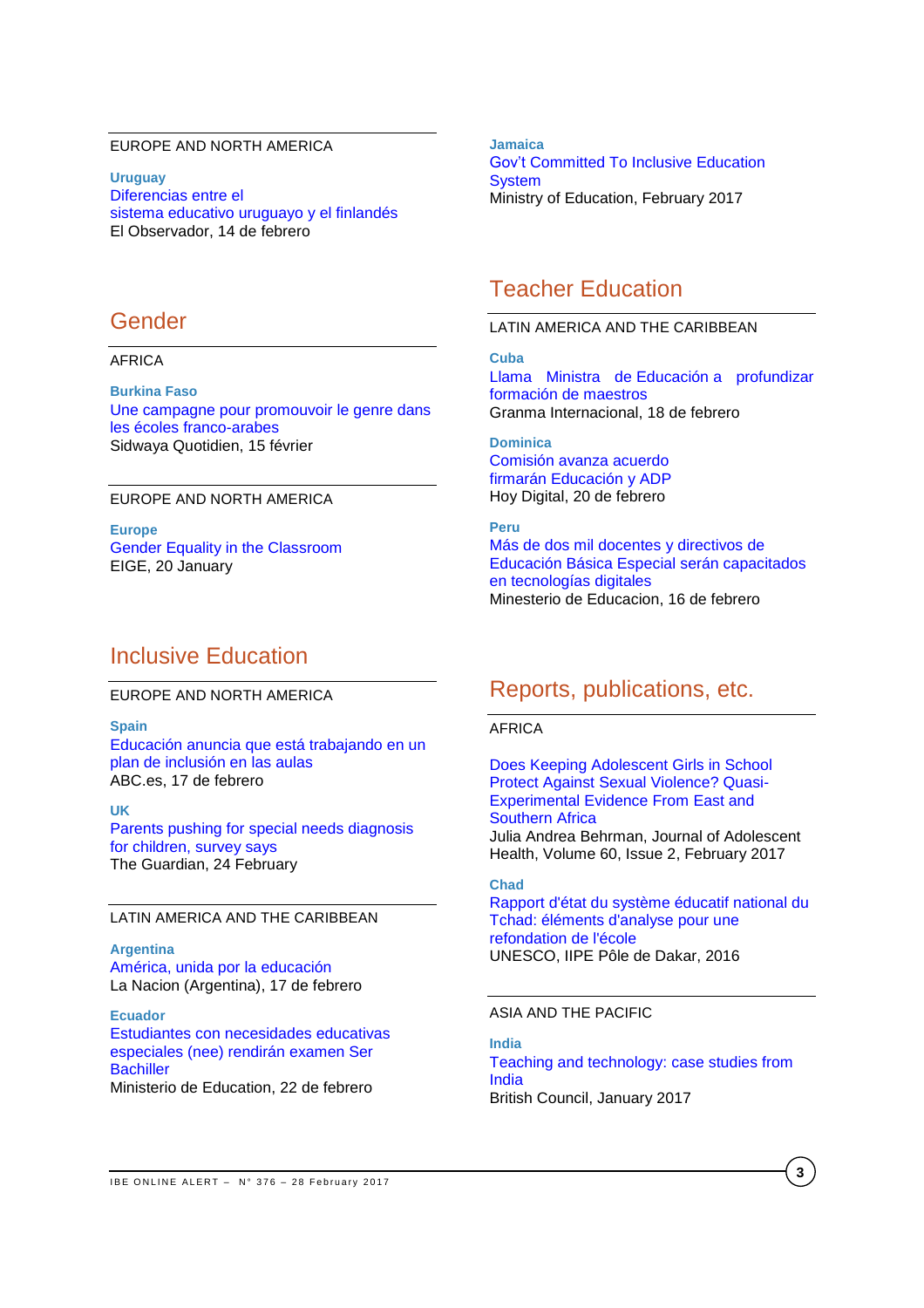#### **Nepal**

[Reading the past, writing the future: a report](http://unesdoc.unesco.org/images/0024/002473/247317e.pdf)  [on National Literacy Campaign and Literate](http://unesdoc.unesco.org/images/0024/002473/247317e.pdf)  [Nepal Mission](http://unesdoc.unesco.org/images/0024/002473/247317e.pdf) Sharma, Tanka Nath, UNESCO Office Kathmandu, 2017

#### **New Zealand**

[Extending their language -](http://www.ero.govt.nz/assets/Uploads/Extending-their-language-expanding-their-world2.pdf) expanding their [world: Children's oral language \(birth-8 years\)](http://www.ero.govt.nz/assets/Uploads/Extending-their-language-expanding-their-world2.pdf) Education Review Office, February 2017

### EUROPE AND NORTH AMERICA

[Structural Indicators for Monitoring Education](https://webgate.ec.europa.eu/fpfis/mwikis/eurydice/index.php/Publications:Structural_Indicators_for_Monitoring_Education_and_Training_Systems_in_Europe_2016_%E2%80%93_Thematic_Overviews)  [and Training Systems in Europe 2016 –](https://webgate.ec.europa.eu/fpfis/mwikis/eurydice/index.php/Publications:Structural_Indicators_for_Monitoring_Education_and_Training_Systems_in_Europe_2016_%E2%80%93_Thematic_Overviews) [Thematic Overviews](https://webgate.ec.europa.eu/fpfis/mwikis/eurydice/index.php/Publications:Structural_Indicators_for_Monitoring_Education_and_Training_Systems_in_Europe_2016_%E2%80%93_Thematic_Overviews) Eurodyce, February 2017

#### **France**

[Enseigner les mathématiques](http://www.lefildubilingue.org/ressources/enseigner-les-mathematiques-sitographie) Centre de ressources et d'ingénierie documentaires du CIEP, Février 2017

[Protection et éducation de la petite enfance :](http://www.ciep.fr/sites/default/files/atoms/files/focus-protection-education-petite-enfance-priorite-afrique-amerique-sud-asie.pdf) [une priorité en Afrique, en Amérique du Sud et](http://www.ciep.fr/sites/default/files/atoms/files/focus-protection-education-petite-enfance-priorite-afrique-amerique-sud-asie.pdf)  [en Asie](http://www.ciep.fr/sites/default/files/atoms/files/focus-protection-education-petite-enfance-priorite-afrique-amerique-sud-asie.pdf)  CIEP, Février 2017

[Renforcer et généraliser aujourd'hui la](http://www.haut-conseil-egalite.gouv.fr/IMG/pdf/hce_rapport_formation_a_l_egalite_2017_02_22_vf.pdf)  [formation à l'égalité](http://www.haut-conseil-egalite.gouv.fr/IMG/pdf/hce_rapport_formation_a_l_egalite_2017_02_22_vf.pdf) filles-garçons des [enseignant.e.s pour construire la société](http://www.haut-conseil-egalite.gouv.fr/IMG/pdf/hce_rapport_formation_a_l_egalite_2017_02_22_vf.pdf)  [égalitaire de demain](http://www.haut-conseil-egalite.gouv.fr/IMG/pdf/hce_rapport_formation_a_l_egalite_2017_02_22_vf.pdf) Haut Conseil à l'Egalité, Février 2017

**UK**

## [Low-income pupils' progress at secondary](https://www.gov.uk/government/uploads/system/uploads/attachment_data/file/594363/Progress_at_Secondary_School_report_final.pdf)  [school](https://www.gov.uk/government/uploads/system/uploads/attachment_data/file/594363/Progress_at_Secondary_School_report_final.pdf)

Social Mobility Commission, February 2017

### **USA**

[Reimagining the School Day: Innovative](https://www.americanprogress.org/issues/education/reports/2017/02/23/426723/reimagining-the-school-day/)  [Schedules for Teaching and Learning](https://www.americanprogress.org/issues/education/reports/2017/02/23/426723/reimagining-the-school-day/) Center for American Progress, February 2017

### [Is it the way they use it? Teachers, ICT and](http://ac.els-cdn.com/S0272775715302776/1-s2.0-S0272775715302776-main.pdf?_tid=7362ea60-f9d9-11e6-a632-00000aacb361&acdnat=1487862482_24d57920a9b69314f513c92f0f37ad4e)  [student achievement](http://ac.els-cdn.com/S0272775715302776/1-s2.0-S0272775715302776-main.pdf?_tid=7362ea60-f9d9-11e6-a632-00000aacb361&acdnat=1487862482_24d57920a9b69314f513c92f0f37ad4e)

Simona Lorena Comi and al., Ecomonics of Education Review 56 (2017) 24–39, February 2017

## LATIN AMERICA AND THE CARIBBEAN

**INEE**

[¿Cómo interpretar los resultados de PISA? \(2](http://publicaciones.inee.edu.mx/buscadorPub/P1/C/406/P1C406.pdf)  [ed\)](http://publicaciones.inee.edu.mx/buscadorPub/P1/C/406/P1C406.pdf) INEE, 2017

[Directrices para mejorar la atención educativa](http://publicaciones.inee.edu.mx/buscadorPub/P1/F/104/P1F104.pdf)  [de niñas niños y adolescentes indígenas](http://publicaciones.inee.edu.mx/buscadorPub/P1/F/104/P1F104.pdf) INEE, 2017

[Medias y porcentajes en PISA: un primer paso](http://publicaciones.inee.edu.mx/buscadorPub/P1/C/407/P1C407.pdf)  [para su comprensión \(2 ed\)](http://publicaciones.inee.edu.mx/buscadorPub/P1/C/407/P1C407.pdf) INEE, 2017 [XI y XII Jornadas de Cooperación Educativa](http://unesdoc.unesco.org/images/0024/002467/246790s.pdf)  [con Iberoamérica sobre Educación Especial e](http://unesdoc.unesco.org/images/0024/002467/246790s.pdf)  [Inclusión Educativa](http://unesdoc.unesco.org/images/0024/002467/246790s.pdf) OREALC, 2016

[Módulo teórico práctico sobre la prevención de](http://unesdoc.unesco.org/images/0024/002471/247141s.pdf)  [la violencia escolar y la resolución](http://unesdoc.unesco.org/images/0024/002471/247141s.pdf) de [conflictos en entornos escolares](http://unesdoc.unesco.org/images/0024/002471/247141s.pdf) UNESCO Office San José, 2015

### INTERNATIONAL

#### **OECD**

[Pedagogical](http://www.oecd-ilibrary.org/education/pedagogical-knowledge-and-the-changing-nature-of-the-teaching-profession_9789264270695-en) Knowledge and the Changing Nature of the Teaching [Profession](http://www.oecd-ilibrary.org/education/pedagogical-knowledge-and-the-changing-nature-of-the-teaching-profession_9789264270695-en) Karolina Deligiannidi and al., OECD, February 2017

## **UNESCO**

[Assessment experiences in digital](http://unesdoc.unesco.org/images/0024/002473/247330e.pdf)  [technologies in education](http://unesdoc.unesco.org/images/0024/002473/247330e.pdf) Fundação Telefônica Vivo, UNESCO, 2016 **[Spanish](http://unesdoc.unesco.org/images/0024/002473/247331s.pdf)** 

[Globalization and the neoliberal imaginary of](http://unesdoc.unesco.org/images/0024/002473/247328e.pdf)  [educational reform](http://unesdoc.unesco.org/images/0024/002473/247328e.pdf) Education, research and foresight: working

papers, Series: 20, UNESCO, 2017

## [Inequality in education: the challenge of](http://unesdoc.unesco.org/images/0024/002459/245937e.pdf)  [measurement](http://unesdoc.unesco.org/images/0024/002459/245937e.pdf)

World social science report, 2016: challenging inequalities, pathways to a just world Antoninis, Manos; Deprato, Marcos; Benavot, Aaron, UNESCO/ISSC, 2016

[Public-private partnerships as an education](http://unesdoc.unesco.org/images/0024/002473/247327e.pdf)  [policy approach: multiple meanings, risks and](http://unesdoc.unesco.org/images/0024/002473/247327e.pdf)  [challenges](http://unesdoc.unesco.org/images/0024/002473/247327e.pdf)

Education, research and foresight: working papers, Series: 19, UNESCO, 2017